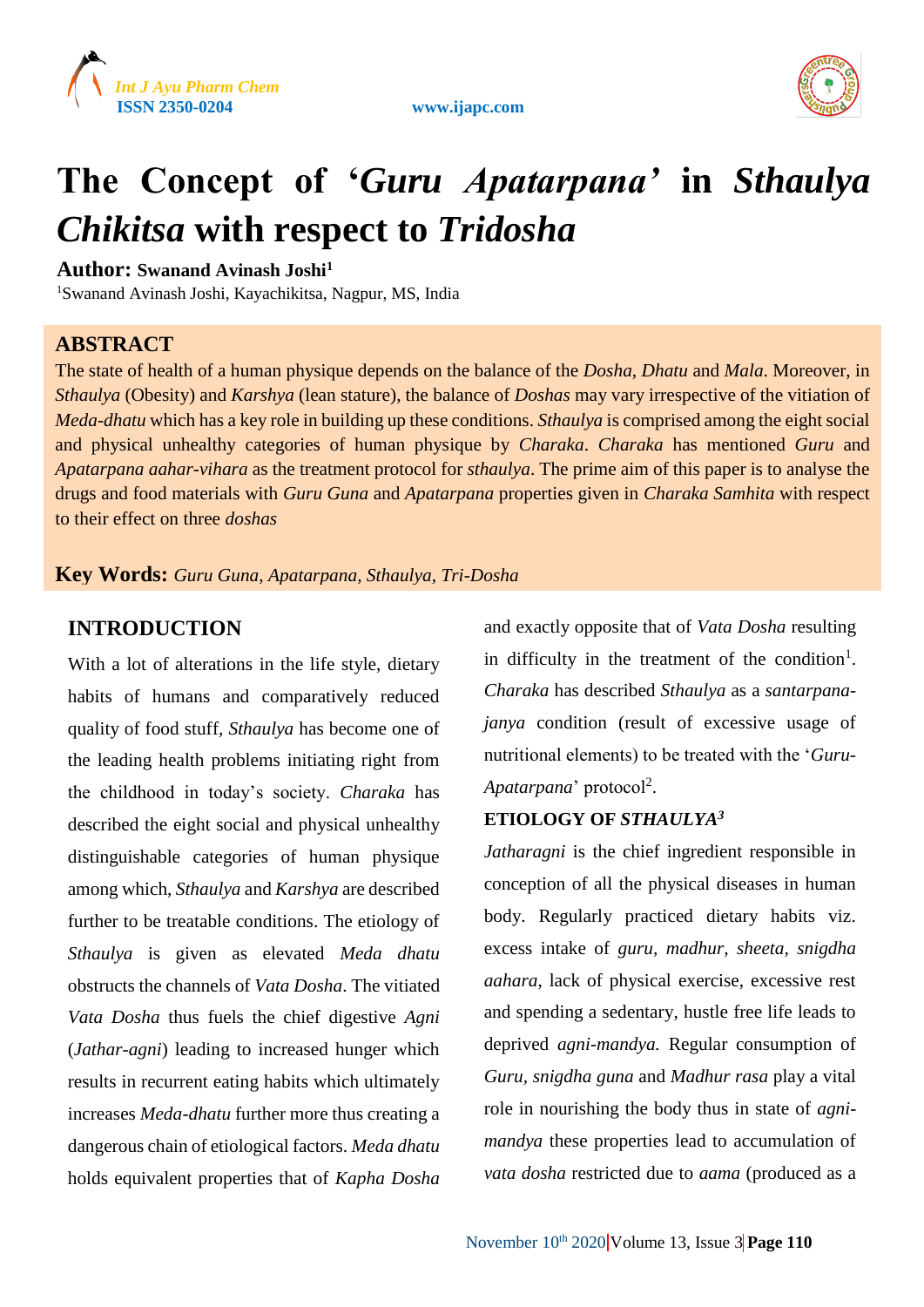

#### www.ijapc.com



result of *agnimandya*). Further continuation of same *hetu* leads to excess accumulation of *medodhatu*in body causing *sthaulya*.

## **GURU-GUNA**:

Literal meaning of '*Guru*' is heaviness and in terms of treatment protocol it can be decoded as property of foodstuff that either makes the food

heavier to digest or needs longer period for assimilation in the digestive tract. Substances possessing *Guru* guna usually leads in elevation of *Kapha Dosha* and reduction of *Vata Dosha*, moreover holds digestive and weight building properties<sup>4</sup>.

List of *Guru* Guna drugs in the *Charaka* Samhita<sup>5</sup>



their individual properties. Most of these *dravyas*

(strengthening) properties

**Table 1** Guru Guna *dravya*

|         | <b>Name</b>        | <b>Effect On Dosha</b> | <b>Properties</b> |  |
|---------|--------------------|------------------------|-------------------|--|
| Sr. no. | Dhanya Varga       |                        |                   |  |
|         | Vrihi Dhanya       | <i>Pitta</i> Vardhak   | Guru              |  |
|         | Shami Dhanya       | <i>Vata</i> Nashaka    | Guru, UshnaRuksha |  |
|         | (Masha, Rajamasha) |                        |                   |  |
|         | Mamsa Varga        |                        |                   |  |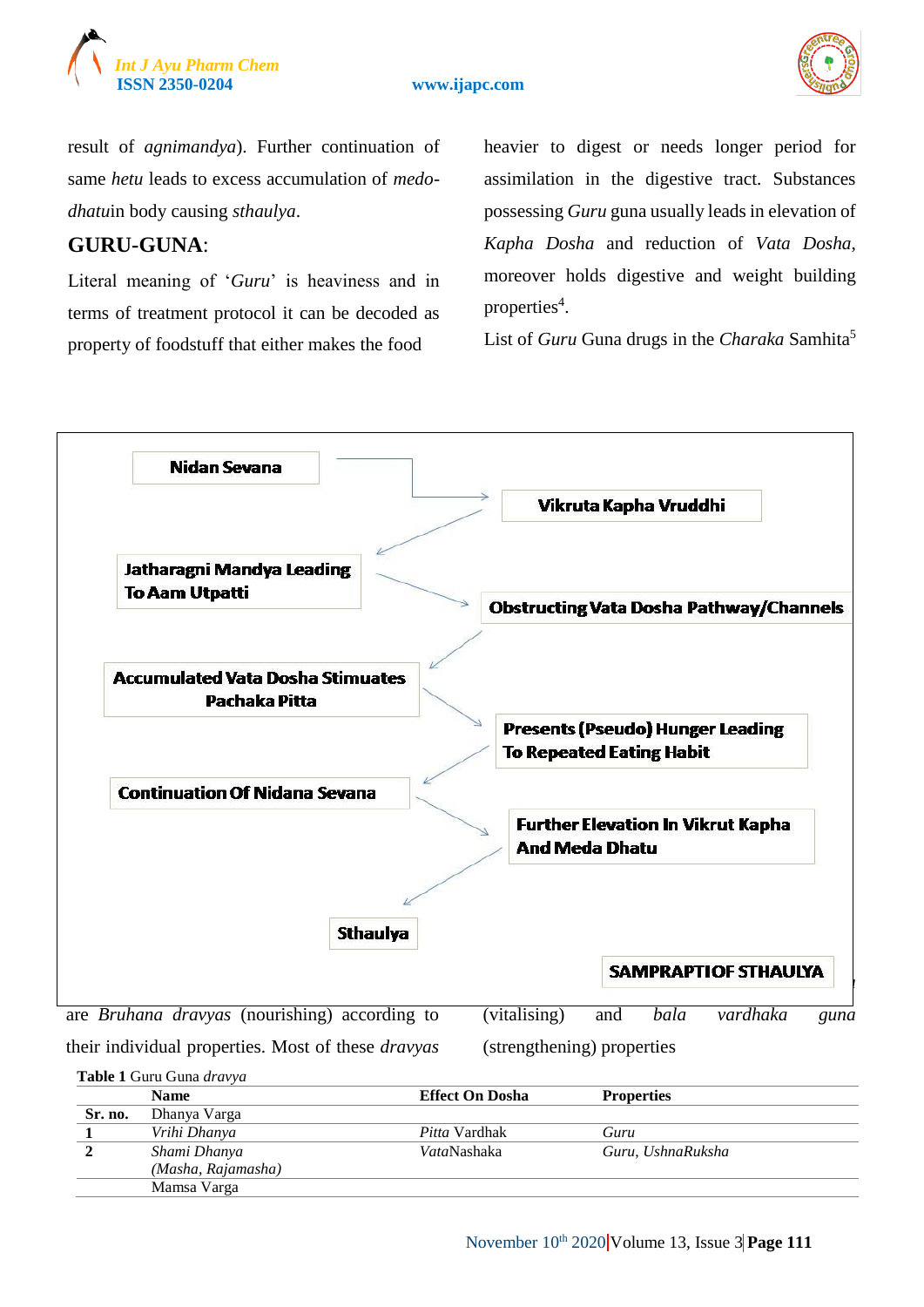



| 1                         | Prasaha(Overall Terrestrial Animals), | Vata Nashaka, Kapha-          | Guru                                |
|---------------------------|---------------------------------------|-------------------------------|-------------------------------------|
|                           | Bhushaya(Overall Burrowing Animals),  | PittaVardhaka                 |                                     |
|                           | Varichara/Varishay(Overall Aquatic Or |                               |                                     |
|                           | Amphibian Animals)                    |                               |                                     |
|                           |                                       |                               |                                     |
| $\overline{2}$            | Varaha(Hog),                          | VataNashaka                   | Guru, Bruhana                       |
|                           | Gavya(Cow),                           |                               |                                     |
|                           | Mahisha(Buffalo)                      |                               |                                     |
| $\mathbf{3}$              | Matsya (Fish)                         | Vata Nashaka                  | Guru,                               |
|                           |                                       |                               | <b>Causing Variety Of Diseases</b>  |
| 4                         | Aavi (Sheep)                          |                               | Bruhana, Mamsavardhak, Sheeta, Guru |
| 5                         | Hamsa (Swan)                          | Vata Nashaka,                 | Guru, Viryavardhaka                 |
|                           | Phala Varga                           |                               |                                     |
| $\mathbf{1}$              | Kharjura (Dates)                      | VataPitta Nashaka             | Bruhana, Guru, Sheeta               |
| $\boldsymbol{2}$          | Falgu (Fig)                           | VataPitta Shamaka             | Tarpan, BruhanaGuru, Vishtambhi     |
| $\overline{\overline{3}}$ | Nashpaati (Plum)                      | VataVardhaka                  | SheetaVirya, Guru,                  |
| $\overline{\bf{4}}$       | Kapittha(Wood Apple)                  | Dosha Nashaka,                | Grahi, Guru                         |
| 5                         | Jambu Beej (Java Plum)                | KaphaPittaghna,               | Graahi, Guru                        |
|                           |                                       | VataVardhak                   |                                     |
| 6                         | Narang (Orange)                       | VataShamaka                   | Guru, Dushpachya                    |
| 7                         | Vatad (Almond)                        | Kapha-PittaVardhaka           | SnigdhaUshna Balakaraka, Guru       |
|                           | Akshotak (Walnut),                    |                               |                                     |
|                           | Mukulak (Pistachio)                   |                               |                                     |
|                           | Nikochak (Pine Nut)                   |                               |                                     |
| 8                         | <b>ShamiPhala</b>                     | Tri-Dosha Shamak <sup>6</sup> | GuruUshnaMadhur                     |
|                           | Harit Varga                           |                               |                                     |
| $\mathbf{1}$              | Palandu (Onion)                       | KaphaVardhaka, Vata           | Guru, Tikshna, Snigdha Balavardhak, |
|                           |                                       | Nashaka                       | Ushna                               |
| $\overline{2}$            | Rasona (Garlic)                       | Vata Nashaka                  | Snigdha, Ushna, Guru                |
|                           | Dugdha Varga                          |                               |                                     |
| $\mathbf{1}$              | Godugdha(Cow Milk)                    | KaphaVardhaka                 | Guru, Ojovardhaka                   |
| $\overline{2}$            | MaahishaDugdha (Buffalo Milk)         | KaphaVardhaka                 | Guru, SheetaSnigdha, Bruhana        |
|                           | Ikshuvarga                            |                               |                                     |
| $\mathbf{1}$              | Madhu (Honey)                         | Vata Vardhak, Kapha           | Guru, RukshaSheeta                  |
|                           |                                       | Nashaka                       |                                     |

| Table 2 Effect of guru guna dravyaon Tridosha |  |
|-----------------------------------------------|--|
|-----------------------------------------------|--|

| <b>Effect On Dosha</b> | Percentage |
|------------------------|------------|
| Vata Vardhana          | 10.34 %    |
| Vata Shamana           | 25.92 %    |
| Pitta Vardhana         | 10.34 %    |
| Pitta Shamana          | 13.79 %    |
| Kapha Vardhana         | 17.24 %    |
| Kapha Shamana          | 10.34 %    |
|                        |            |

The table no. 2 indicates that the food stuff with *Guru* guna is mostly *Vata Dosha shamaka* and *Kapha Dosha Vardhaka* in nature.

*APATARPANA*: *Apatarpana* can be simplified as any deconstructive process or dietary habit practised to reduce the excessively stored nutritional contents in the body<sup>7</sup> *Apatarpana* which is also known as *langhana*, includes procedures like *vamana*, *virechana*, *raktamokshana*, *swedana*, physical exercise, fasting as well as variety of medications<sup>8</sup>. Vamana eliminates elevated *Kapha Dosha*, virechana is indicated in removal of excess or vitiated *Pitta* from body, thus ultimately balancing the elevated *Dosha* in the body.*Charaka* has briefly explained the probable conditions that may develop due to excessive *Santarpana* (over-nutrition). The drugs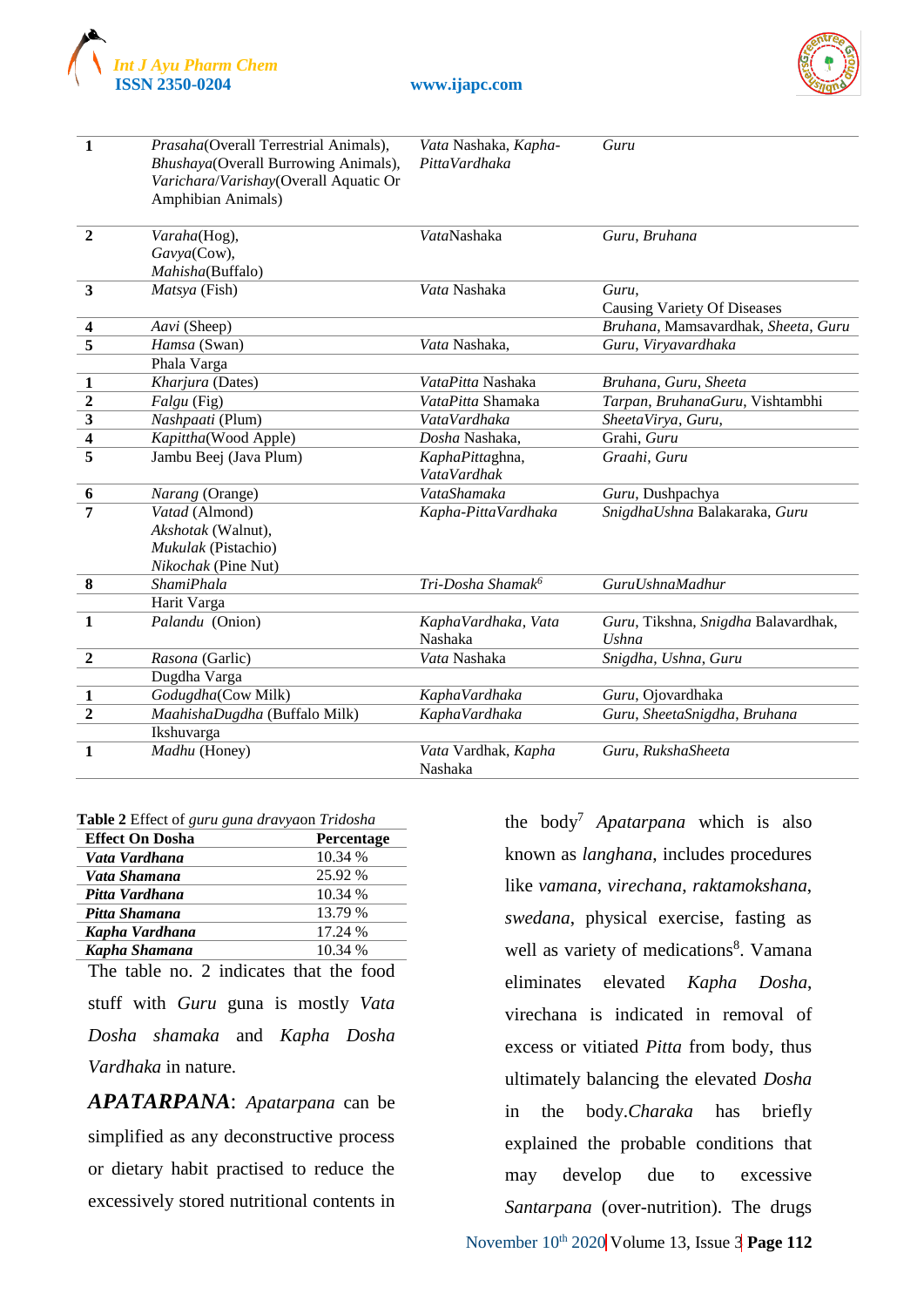

#### **ISSN 2350-0204 www.ijapc.com**



described in the treatment of such conditions are as below<sup>9</sup>.

The table no. 2 indicates that the food stuff with *Guru* guna is mostly *Vata Dosha shamaka* and *Kapha Dosha Vardhaka* in nature.

*APATARPANA*: *Apatarpana* can be simplified as any deconstructive process or dietary habit practised to reduce the excessively stored nutritional contents in the body<sup>7</sup> *Apatarpana* which is also known as *langhana*, includes procedures like *vamana*, *virechana*, *raktamokshana*,

**Table 3** Drugs Mentioned In *SantarpaniyaAdhyaya*

*swedana*, physical exercise, fasting as well as variety of medications<sup>8</sup>. Vamana eliminates elevated *Kapha Dosha*, virechana is indicated in removal of excess or vitiated *Pitta* from body, thus ultimately balancing the elevated *Dosha* in the body.*Charaka* has briefly explained the probable conditions that may develop due to excessive *Santarpana* (over-nutrition). The drugs described in the treatment of such conditions are as below<sup>9</sup>.

| <b>Sr</b>               | Drugs <sup>10</sup> | <b>Effect On Dosha</b>              | Guna                              | Other/special |
|-------------------------|---------------------|-------------------------------------|-----------------------------------|---------------|
|                         |                     |                                     |                                   | property      |
| $\mathbf{1}$            | Trikatu             | KaphaVata Shamaka                   | Ushna                             | Sweda-janana  |
| $\overline{2}$          | Triphala            | KaphaPittaShamaka                   | AnUshna                           | Rasayana      |
| $\overline{\mathbf{3}}$ | Vidanga             | KaphaVataShamaka                    | Ushna, Laghu, Tikshna             |               |
| $\overline{4}$          | Katurohini          | KaphaPittaShamaka                   | Sheeta, Laghu, Ruksha             |               |
| $\overline{5}$          | Shigru              | KaphaVataShamaka                    | Ushna,<br>Laghu,<br>Ruksha,       |               |
|                         |                     |                                     | Tikshna                           |               |
| 6                       | Kantakari           | KaphaVata Shamaka                   | Ruksha<br>Tikshna,<br>Laghu       |               |
| $\overline{7}$          | <b>Bruhati</b>      |                                     | Ushna<br>Laghu Ruksha<br>Tikshna, |               |
|                         |                     | KaphaVata Shamaka                   | Ushna                             |               |
| 8                       | Haridra             | KaphaVata Shamaka                   | Ushna, Laghu, Ruksha              |               |
| $\boldsymbol{9}$        | Daru Haridra        | KaphaPittaShamaka                   | Ushna Laghu Ruksha                |               |
| 10                      | Yavani              | KaphaVataShamaka<br>And             | Laghu, Ruksha, Tikshna,           |               |
|                         |                     | PittaVardhaka                       | Ushna                             |               |
| 11                      | Ativisha            | KaphaPittaShamaka                   | Laghu, Ruksha, Ushna,             |               |
| 12                      | Hingu               | Shamaka<br>KaphaVata<br>And         | Laghu, Snigdha, Tikshna,          |               |
|                         |                     | PittaVardhaka                       | Ushna                             |               |
| 13                      | Dhanyaka            | <b>TriDoshaShamaka</b>              | Laghu, SnigdhaUshna               |               |
| 14                      | Chitraka            | Shamaka<br>KaphaVata<br>And         | Ushna, Laghu, Ruksha,             |               |
|                         |                     | PittaVardhak                        | Tikshna.                          |               |
| 15                      | Jeeraka             | Shamaka<br>KaphaVata<br>And         | Laghu, Ruksha, Ushna              |               |
|                         |                     | PittaVardhaka                       |                                   |               |
| 16                      | Patha               | KaphaPitta Shamaka                  | Laghu, Tikshna, Ushna             |               |
| 17                      | Hapusha             | KaphaVata Shamaka                   | Ushna,<br>Laghu,<br>Ruksha,       |               |
|                         |                     |                                     | Tikshna                           |               |
| 18                      | Kebuk               | Shamaka<br><b>KaphaPitta</b><br>And | Sheeta, Laghu, Ruksha             | Garbhaya      |
|                         |                     | VataVardhaka                        |                                   | Sankochaka    |
| 19                      | Mustaka             | KaphaPitta Shamak                   | Laghu, Ruksha, Sheeta             |               |
| 20                      | Ajamoda             | KaphaVata<br>Shamaka<br>And         | Ushna,<br>Laghu, Ruksha,          |               |
|                         |                     | PittaVardhaka                       | Tikshna                           |               |
| 21                      | Devadaru            | KaphaVata Shamaka                   | Ushna, Laghu, Snigdha             |               |
| 22                      | Nimba               | KaphaPitta Shamaka                  | Laghu, Sheeta                     |               |
| 23                      | Khadir              | KaphaPitta Shamaka                  | Laghu, Ruksha, Sheeta             | Kushtaghna    |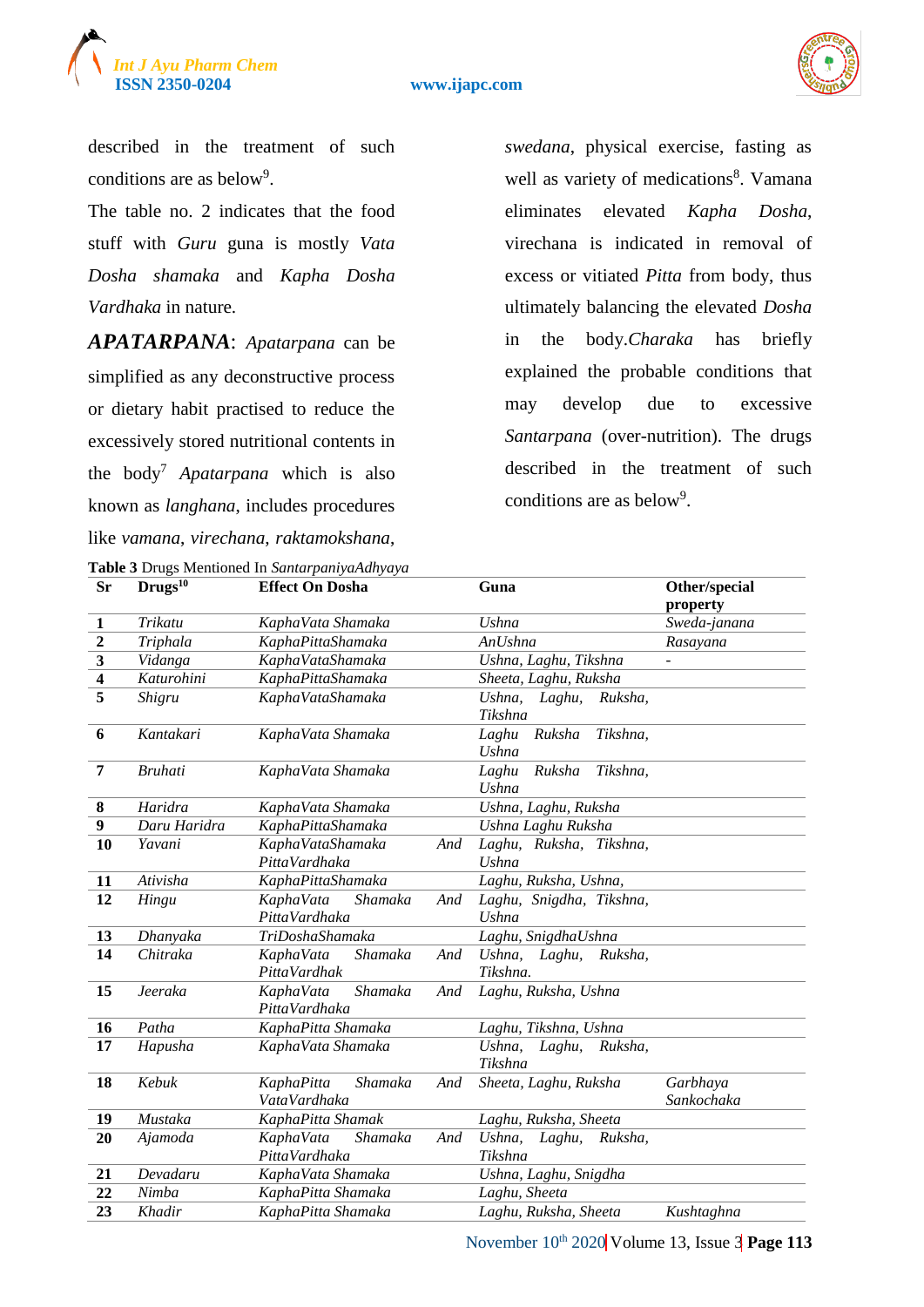



| 24                                   | Aaragvadha               | VataPitta Shamaka                                                                                                                                                                                                                                                                                | Snigdha,<br>Mrudu,<br>Guru,<br><i>Sheeta</i> |
|--------------------------------------|--------------------------|--------------------------------------------------------------------------------------------------------------------------------------------------------------------------------------------------------------------------------------------------------------------------------------------------|----------------------------------------------|
|                                      |                          | <b>Table 4</b> Effect of <i>Apatarpana dravya</i> on <i>Tridosha</i>                                                                                                                                                                                                                             | context but bear equiv                       |
| <b>Effect On Dosha</b><br>Percentage |                          |                                                                                                                                                                                                                                                                                                  |                                              |
| Vata Vardhana                        |                          | 1.85 %                                                                                                                                                                                                                                                                                           | rehearsed in practical                       |
| Vata Shamana                         |                          | 25.92 %                                                                                                                                                                                                                                                                                          | research study of <i>Sthat</i>               |
|                                      | Pitta Vardhana           | 9.25%                                                                                                                                                                                                                                                                                            |                                              |
| Pitta Shamana                        |                          | 20.37 %                                                                                                                                                                                                                                                                                          |                                              |
|                                      | Kapha Vardhana           | $0\%$                                                                                                                                                                                                                                                                                            |                                              |
|                                      | Kapha Shamana            | 42.59 %                                                                                                                                                                                                                                                                                          |                                              |
|                                      | <i>Ushna</i> Virya/Guna  | 75 %                                                                                                                                                                                                                                                                                             |                                              |
|                                      | <i>Sheeta</i> Virya/Guna | 25%                                                                                                                                                                                                                                                                                              |                                              |
|                                      | 7011 171 111             | $\mathbf{1}$ and $\mathbf{1}$ and $\mathbf{1}$ and $\mathbf{1}$ and $\mathbf{1}$ and $\mathbf{1}$ and $\mathbf{1}$ and $\mathbf{1}$ and $\mathbf{1}$ and $\mathbf{1}$ and $\mathbf{1}$ and $\mathbf{1}$ and $\mathbf{1}$ and $\mathbf{1}$ and $\mathbf{1}$ and $\mathbf{1}$ and $\mathbf{1}$ and |                                              |

*Sheeta*

context but bear equivalent properties should be rehearsed in practical management and detailed research study of *Sthaulya*.

Table no. 4 Indicates that drugs mentioned in the management of *Santarpanajanit* conditions have chiefly *Kapha Dosha* reducing property along with *Vata-shamaka* properties. Most of these drugs have *Ushna Virya* which also contributes an action in the treatment procedure.

## **CONCLUSION**

There is a wide variety of drugs, food materials described in the classical texts of *Ayurved* which are utilised in management of diseases as well as maintenance of health in a well being. In the management of *sthaulya*, *charaka* has depicted the ideal properties of the drugs and procedures to be used which resulted as *Guru guna dravyas* which should be specifically *Vata Dosha Shamaka* and *Kapha Vardhaka*. The *apatarpana* drugs mentioned in the *santarpaniya adhyaya* of *charaka sutra sthana* has specifically *kapha shamaka and Ushna Virya* (properties). When the combination of *guru dravya* and *apatarpana* will be implemented in coherence, the outcome will ultimately provide a proper management of *sthaulya*. Therefore, it can be prompted that other drugs that are not specifically mentioned in the